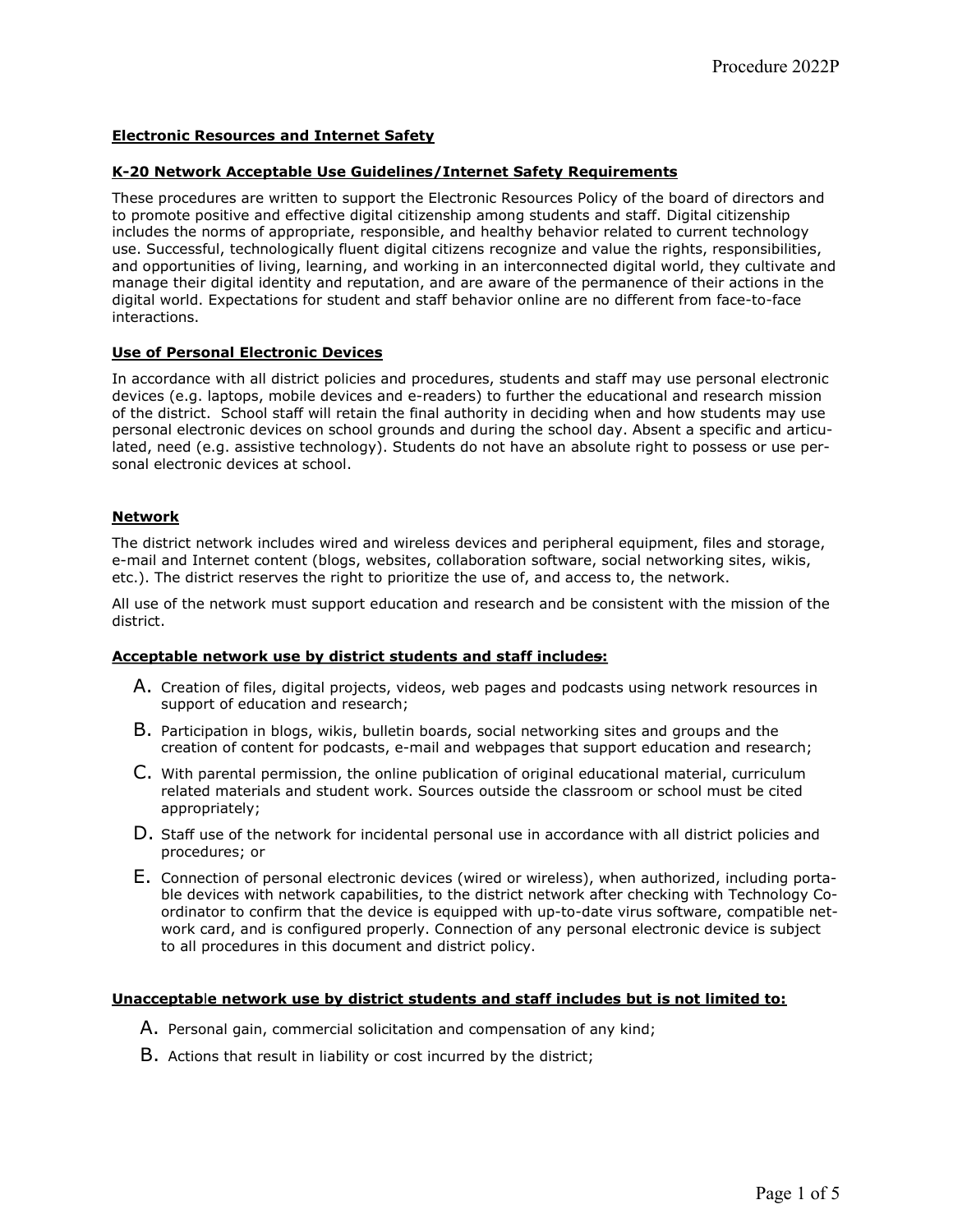- C. Downloading, installing and use of games, audio files, video files, or other applications (including shareware or freeware) without permission or approval from the Technology Coordinator.
- D. Support for or opposition to ballot measures, candidates and any other political activity;
- E. Hacking, cracking, vandalizing, the introduction of malware including viruses, worms, Trojan horses, time bombs and changes to hardware, software and monitoring tools;
- F. Unauthorized access to other district computers, networks and information systems;
- G. Action constituting harassment, intimidation or bullying, including, cyberbullying, hate mail, defamation, discriminatory jokes and remarks. This may also include the manufacture, distribution, or possession of inappropriate digital images
- H. Information posted, sent or stored online that could endanger others (e.g., bomb construction, drug manufacturing);
- I. Accessing, uploading, downloading, storage and distribution of obscene, pornographic or sexually explicit material; and
- J. Attaching unauthorized devices to the district network. Any such device may be confiscated and additional disciplinary action may be taken.
- K. Any unlawful use of the district network, including but not limited to talking, blackmail, violation of copyright laws, and fraud.

The district will not be responsible for any damages suffered by any user, including but not limited to, loss of data resulting from delays, non-deliveries, mis-deliveries, or service interruptions caused by his/her own negligence or any other errors or omissions. The district will not be responsible for unauthorized financial obligations resulting from the use of, or access to, the district's computer network or the Internet.

#### Internet Safety

Personal Information and Inappropriate Content:

- A. Students and staff should not reveal personal information, including a home address and phone number on web sites, blogs, podcasts, videos, social networking sites, wikis, e-mail or as content on any other electronic medium.
- B. Students and staff should not reveal personal information about another individual on any electronic medium without first obtaining permission.
- C. No student pictures or names can be published on any public class, school or district website unless the appropriate permission has been obtained according to district policy.
- D. If students encounter dangerous or inappropriate information or messages, they should notify the appropriate school authority.
- E. Students should be aware of the persistence of their digital information, including images and social media activity, which may remain on the Internet indefinitely.

#### Filtering and Monitoring

Filtering software is used to block or filter access to visual depictions that are obscene and all child pornography in accordance with the Children's Internet Protection Act (CIPA). Other objectionable material could be filtered. The determination of what constitutes "other objectionable" material is a local decision.

A. Filtering software is not 100 percent effective. While filters make it more difficult for objectionable material to be received or accessed, filters are not a solution in themselves.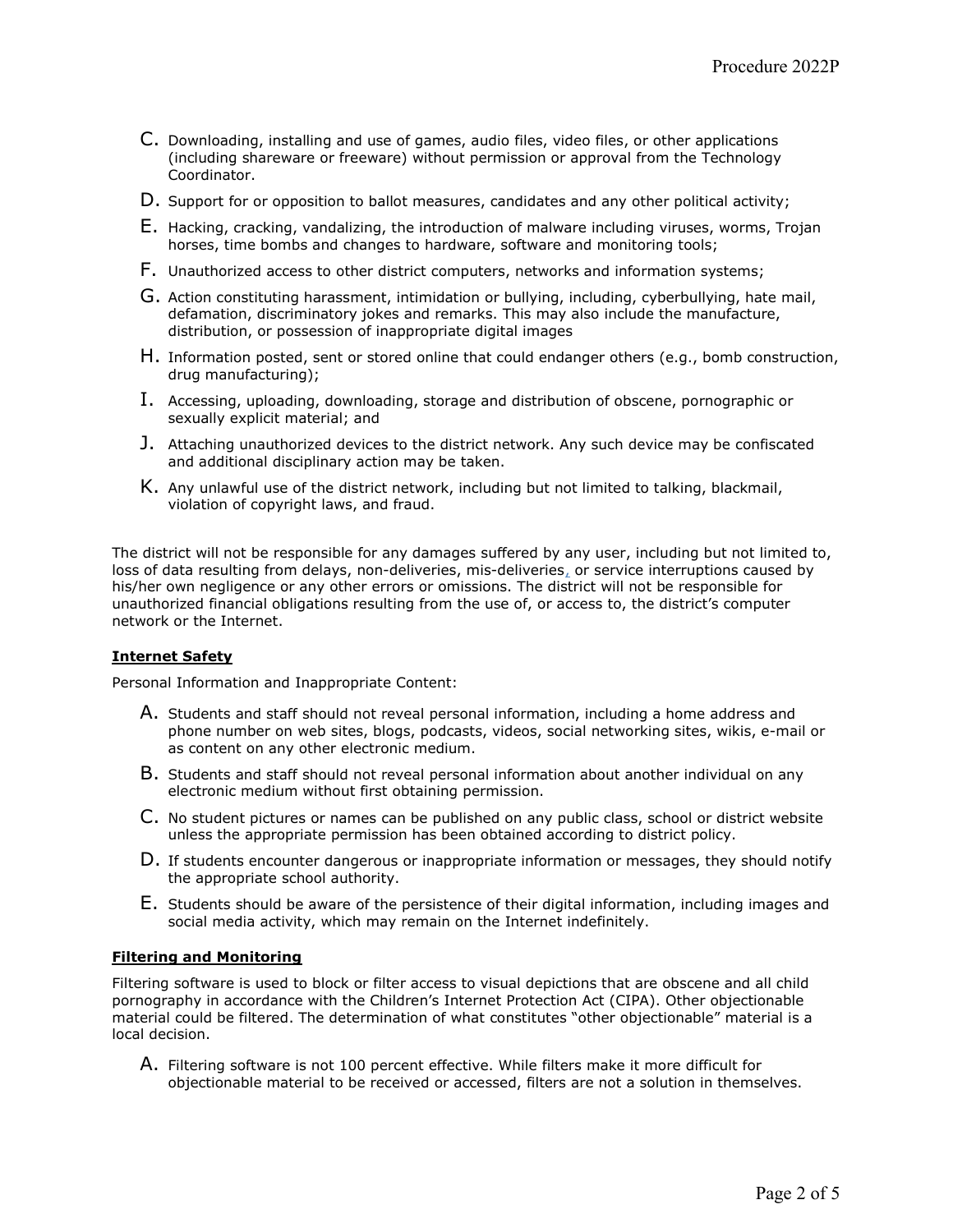Every user must take responsibility for his/her use of the network and Internet and avoid objectionable sites;

- B. Any attempts to defeat or bypass the district's Internet filter or conceal Internet activity are prohibited (e.g., proxies, https, special ports, modifications to district browser settings and any other techniques designed to evade filtering or enable the publication of inappropriate content);
- C. E-mail inconsistent with the educational and research mission of the district will be considered SPAM and blocked from entering district e-mail boxes;
- D. The district will provide appropriate adult supervision of Internet use. The first line of defense in controlling access by minors to inappropriate material on the Internet is deliberate and consistent monitoring of student access to district devices;
- E. Staff members who supervise students, control electronic equipment or have occasion to observe student use of said equipment online, must make a reasonable effort to monitor the use of this equipment to assure that student use conforms to the mission and goals of the district; and
- F. Staff must make a reasonable effort to become familiar with the Internet and to monitor, instruct and assist effectively.
- G. The district may monitor student use of the district network, including when accessed on students' personal electronic devices and devices provided by the district, such as laptops, netbooks, and tablets.

## Internet Safety Instruction

All students will be educated about appropriate online behavior, including interacting with other individuals on social networking websites and in chat rooms, and cyberbullying awareness and response.

- A. Age appropriate materials will be made available for use across grade levels.
- B. Training on online safety issues and materials implementation will be made available for administration, staff and parents.

## **Copyright**

Downloading, copying, duplicating and distributing software, music, sound files, movies, images or other copyrighted materials without the specific written permission of the copyright owner is generally prohibited. However, the duplication and distribution of materials for educational purposes is permitted when such duplication and distribution falls within the Fair Use Doctrine of the United States Copyright Law (Title 17, USC) and content is cited appropriately.

## Ownership of Work

All work completed by employees as part of their employment will be considered property of the district. The district will own any and all rights to such work including any and all derivative works, unless there is a written agreement to the contrary.

All work completed by students as part of the regular instructional program is owned by the student as soon as it is created, unless such work is created while the student is acting as an employee of the school system or unless such work has been paid for under a written agreement with the school system. If under an agreement with the district, the work will be considered the property of the district. Staff members must obtain a student's permission prior to distributing his/her work to parties outside the school.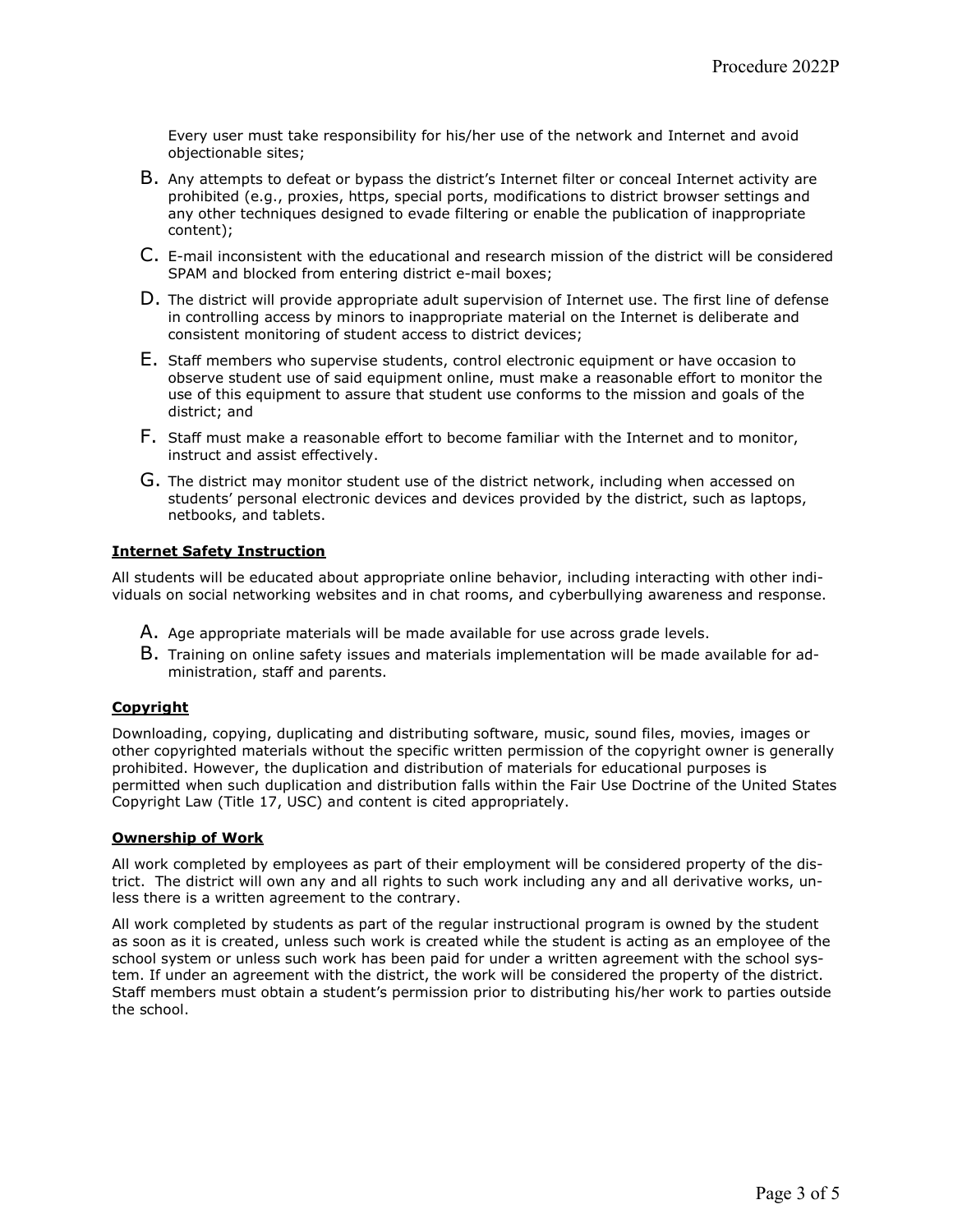# Network Security and Privacy

#### Network Security

Passwords are the first level of security for a user account. System logins and accounts are to be used only by the authorized owner of the account for authorized district purposes. Students and staff are responsible for all activity on their account and must not share their account password.

The following procedures are designed to safeguard network user accounts:

- A. Change passwords according to district policy;
- B. Do not use another user's account;
- C. Do not insert passwords into e-mail or other communications;
- D. If you write down your user account password, keep it in a secure location;
- E. Do not store passwords in a file without encryption;
- F. Do not use the "remember password" feature of Internet browsers; and
- G. Lock the screen or log off if leaving the computer.

## Student Data is Confidential

District staff must maintain the confidentiality of student data in accordance with the Family Educational Rights and Privacy Act (FERPA).

#### No Expectation of Privacy

The district provides the network system, e-mail and Internet access as a tool for education and research in support of the district's mission. The district reserves the right to monitor, inspect, copy, review and store without prior notice information about the content and usage of:

- A. The district network including when accessed on students' personal electronic devices and on devices provided by the district, such as laptops, netbooks, and tablets;
- B. User files and disk space utilization;
- C. User applications and bandwidth utilization;
- D. User document files, folders and electronic communications;
- E. E-mail;
- F. Internet access; and
- G. Any and all information transmitted or received in connection with network and e-mail use.

No student or staff user should have any expectation of privacy when using the district's network. The district reserves the right to disclose any electronic messages to law enforcement officials or third parties as appropriate. All documents are subject to the public records disclosure laws of the State of Washington.

#### Archive and Backup

Backup is made of all district e-mail correspondence for purposes of public disclosure and disaster recovery. Barring power outage or intermittent technical issues, staff and student files are backed up on district servers regularly. Refer to the district retention policy for specific records retention requirements.

#### Disciplinary Action

All users of the district's electronic resources are required to comply with the district's policy and procedures (and agree to abide by the provisions set forth in the district's user agreement). Violation of any of the conditions of use explained in the, Electronic Resources policy or in these procedures